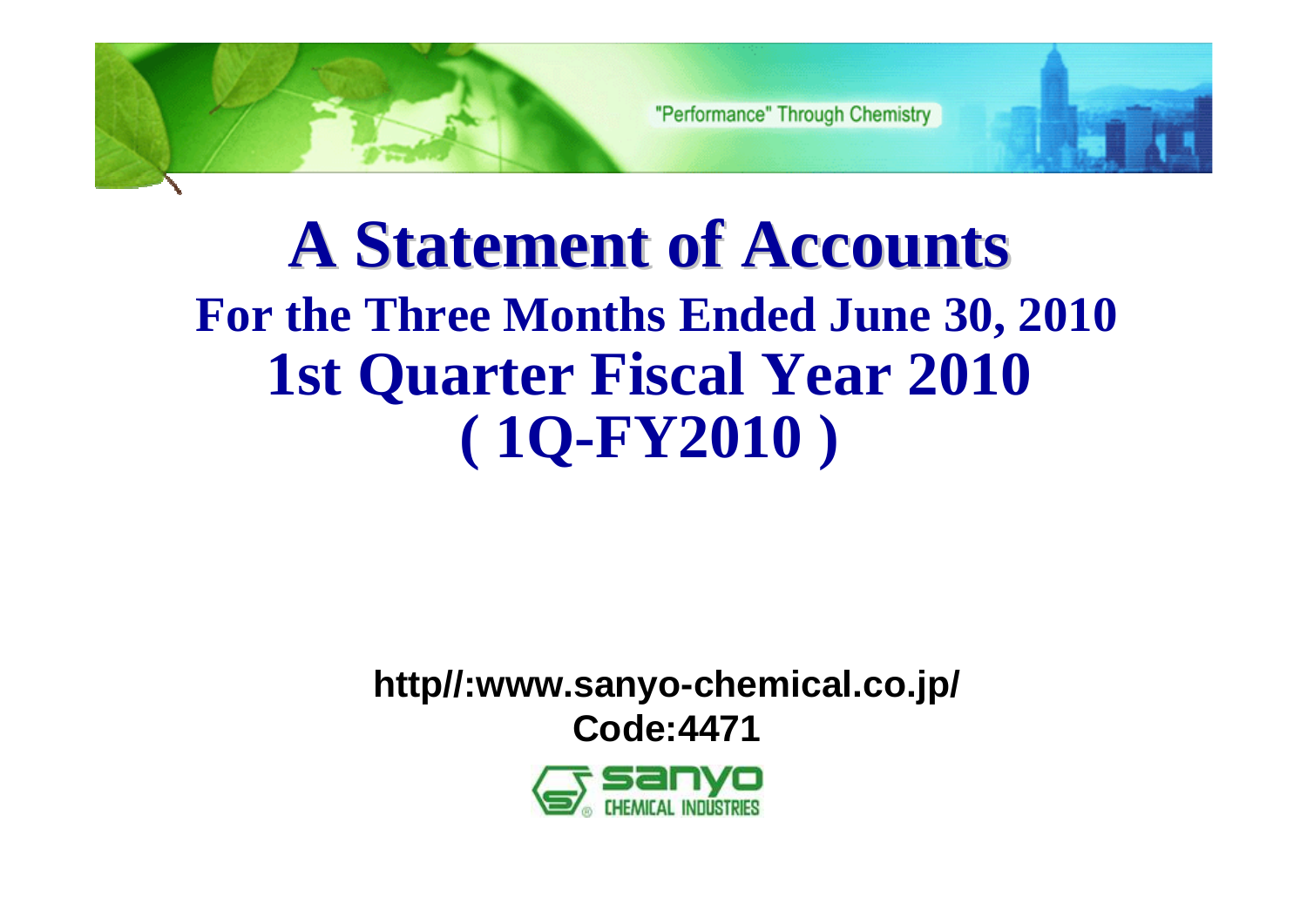

#### <Notice>

Yen amounts described in this presentation material are rounded down. Ratios described in this presentation material are rounded off.

 $\leq$ Cautionary Statement with Respect to Forward-Looking Statement $\geq$ This presentation material contains projections based on the assumptions, forward looking statements and plans about the future of Sanyo Chemical Industries, Ltd. as of factors affecting the sphere of business that include but are not limited to: the world July 29, 2010. Actual performance results may vary significantly due to a variety of economy, competitive position, and fluctuations in the exchange rate, raw material costs, and others.

| <b>Please Contact</b>         |                                    |
|-------------------------------|------------------------------------|
| <b>Public Relations Dept.</b> |                                    |
|                               | Sanyo Chemical Industries, Ltd.    |
|                               | TEL +81-75-541-4312                |
|                               | $FAX + 81 - 75 - 551 - 2557$       |
|                               | E-mail pr-group@sanyo-chemical.com |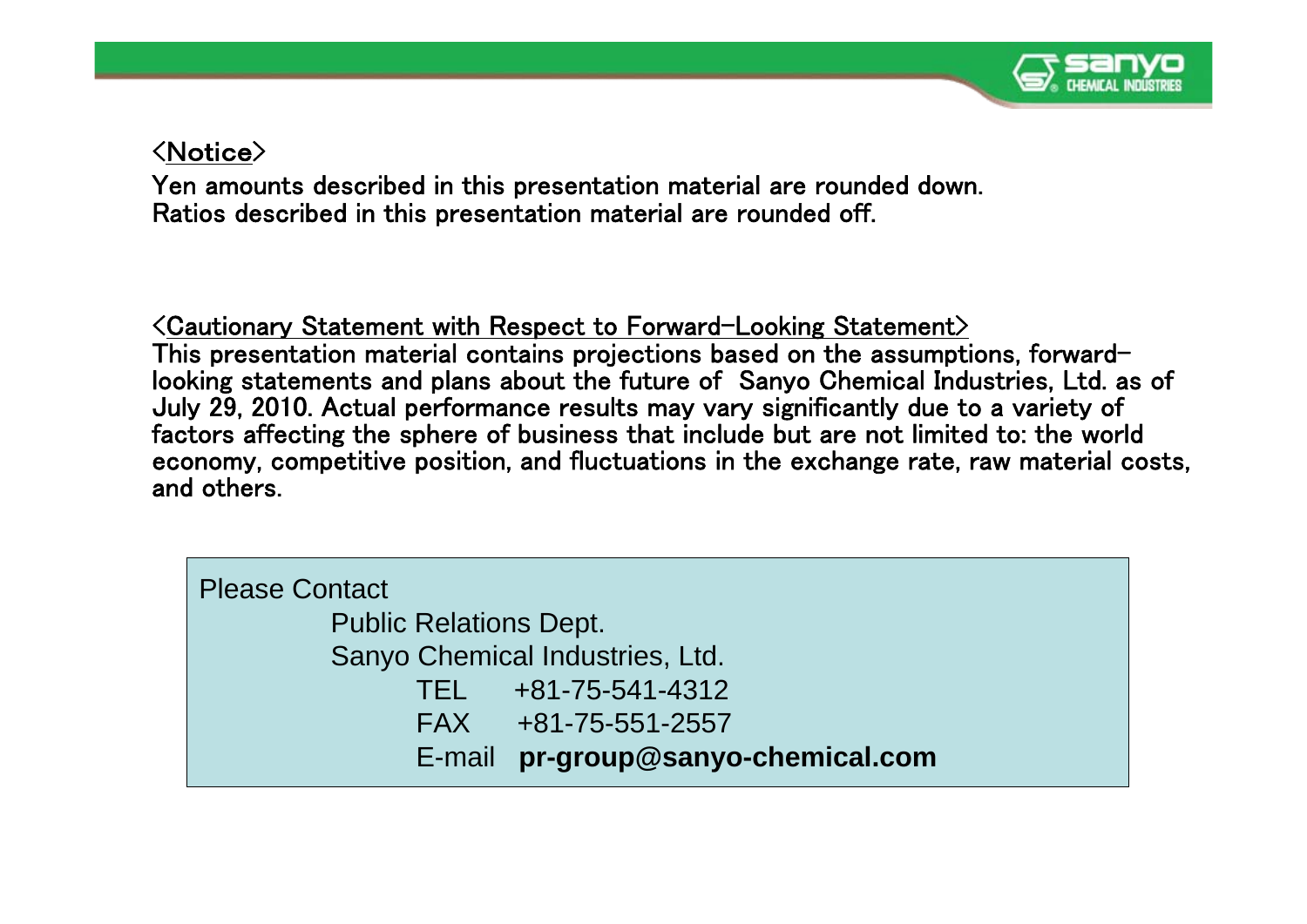

#### **Corporate Data Corporate Data**

Date of Establishment : November 1, 1949 Head Office : Higashiyama-ku, Kyoto Capital : ¥13,051 million Major Shareholders : Toyota Tsusho Corporation(19.4%),<br>Toray Industries, Inc.(17.3%) Nippon Shokubai Co., Ltd.(5.0%) JX Holdings, Inc.(4.8%) Domestic Sales & Marketing Offices : Tokyo, Osaka, Nagoya, Hiroshima, Fukuoka, Toyama Domestic Factories : Nagoya, Kinuura, Kashima, Kyoto, Domestic Factories : Nagoya, Kinuura, Kashima, Kyoto, Kawasaki (San Chemical) Kawasaki (San Chemical)  $\bf$  Consolidated Number of Employees : 1,748 at March 31, 2010 Line of Business : Manufacture & sales of approx. 3,000  $\,$ types of performance chemicals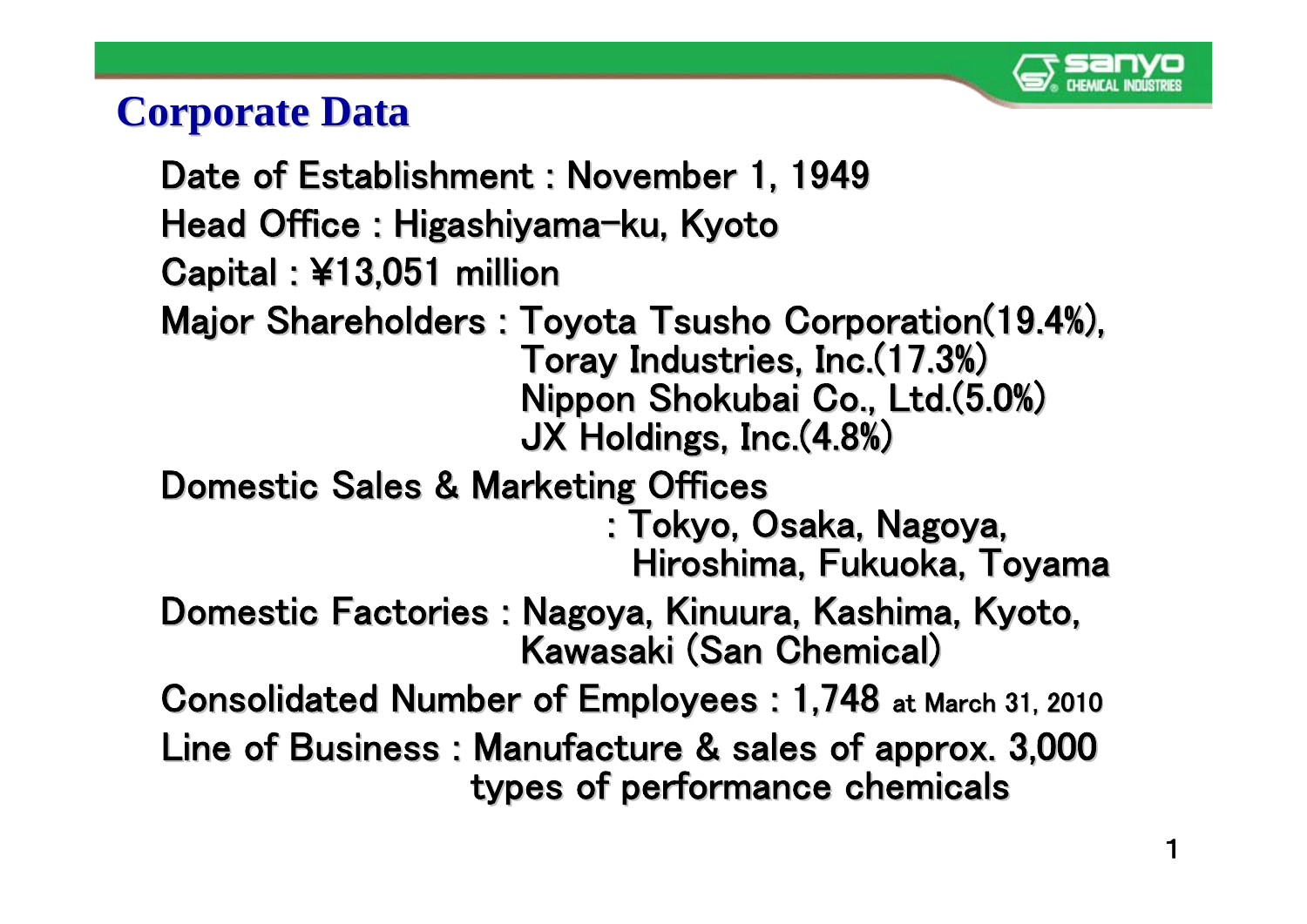

## **Principal Products**

| Class.                                                               | Sub-category                     | <b>Principal products</b>                                                                                                                                                                                                                                      |
|----------------------------------------------------------------------|----------------------------------|----------------------------------------------------------------------------------------------------------------------------------------------------------------------------------------------------------------------------------------------------------------|
| <b>Toiletries</b>                                                    | <b>Toiletries</b>                | Surfactants for Detergents, Surfactants for Hair Care Products,<br><b>Antibacterial Agents</b>                                                                                                                                                                 |
| & Health Care                                                        | <b>Health Care</b>               | Superabsorbent Polymers, Base Material for Pharmaceuticals,<br><b>EIA Diagnostic Reagents, Potting Resins for Artificial Kidneys</b>                                                                                                                           |
| <b>Machinery &amp; Automotives</b>                                   |                                  | Polyurethane Beads for Interior Parts of Automobiles (TUB),<br>Raw Materials for Polyurethane Foams, Lubricating Oil Additives,<br>Additives for Fuel Oils, Water-Soluble Cutting Fluids,<br>CFC-Free Cleaning Agents, Base materials for Synthetic Lubricants |
| <b>Plastics &amp;</b><br><b>Textiles</b>                             | <b>Plastics</b>                  | Permanent Antistatic Agents, Pigment Dispersants, Resin Modifiers,<br>Base Materials for Polyurethane Elastomers, Paint Resins,<br><b>Chemical Boards for Models</b>                                                                                           |
|                                                                      | Textiles                         | Agents for Textile Manufacturing, Agents for Fiberglass,<br>Polyurethane Resins for Synthetic Leather                                                                                                                                                          |
| Information                                                          | Information                      | Polyester Beads (PEB) Used as a Core Component of Polymerization<br><b>Toners, Toner Resins</b>                                                                                                                                                                |
| & Electrics<br>/Electronics                                          | <b>Electrics</b><br>/Electronics | UV/EB Curing Resins, Electrolytes for Aluminum Electrolytic Capacitors,<br>Electrolytes for Electric Double-Layer Capacitors,<br><b>Processing Agents for Semiconductors</b>                                                                                   |
| <b>Environmental Protection,</b><br><b>Construction &amp; Others</b> |                                  | Polymer Flocculants, Polyurethane for Heat-Insulating Materials,<br>Water-Swellable Sealants, Slurry Agents, Reactive Hot-Melt Adhesives                                                                                                                       |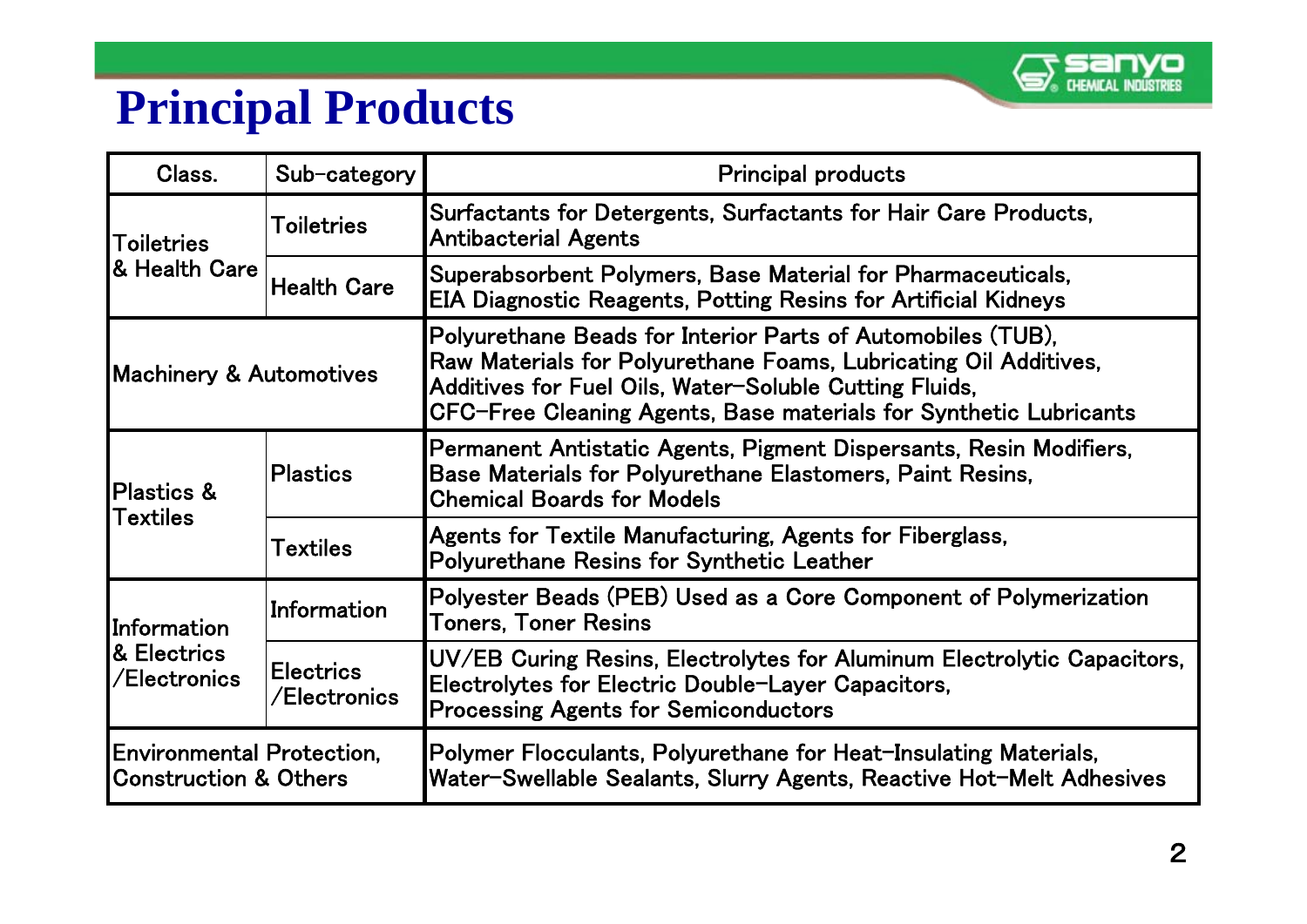

### **Sanyo Chemical Group Sanyo Chemical Group**

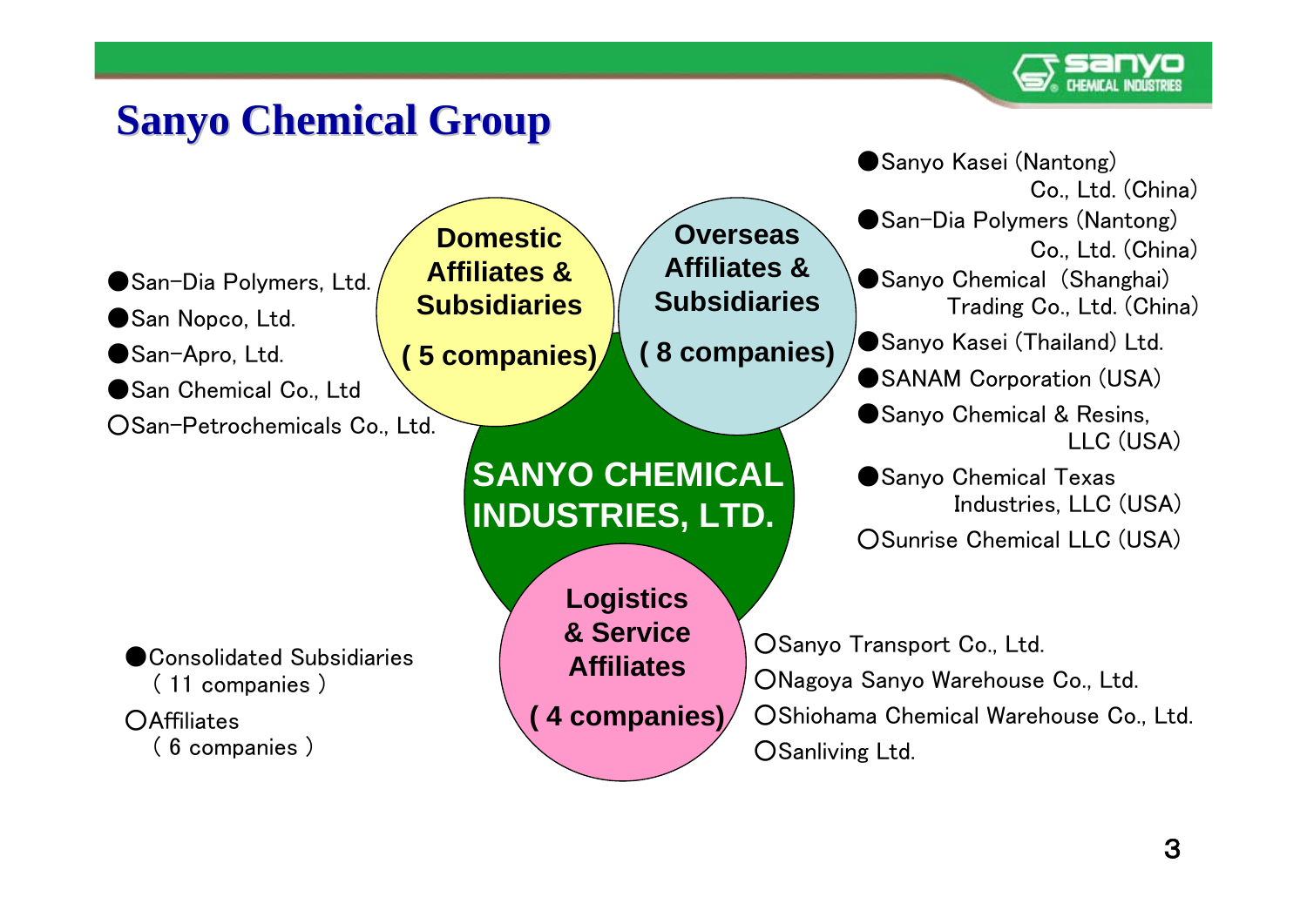

#### **Domestic Consolidated Subsidiaries (4 companies)**

| Company name                  |            | Abbr. Equity ownership                                         | Line of business                                                                                               |
|-------------------------------|------------|----------------------------------------------------------------|----------------------------------------------------------------------------------------------------------------|
| San-Dia Polymers, Ltd.        | <b>SDP</b> | <b>Sanyo Chemical</b><br>Mitsubishi Chemical                   | 60% Manufacture & sales of superabsorbent<br>40% polymers                                                      |
| <b>San Nopco, Ltd.</b>        | <b>SNL</b> | <b>Sanyo Chemical</b>                                          | 100% Manufacture & sales of specialty<br>$ $ chemicals                                                         |
| <b>San Chemical Co., Ltd.</b> | <b>SCC</b> | <b>Sanyo Chemical</b><br>JX Nippon Oil & Energy<br>Corporation | 50% Manufacture of polyether polyols<br>$\mathbf{y}_{50\%}$ & polyethylene glycols                             |
| San-Apro, Ltd.                | <b>SA</b>  | <b>Sanyo Chemical</b><br>Air-Products                          | 50% Manufacture & sales of curing<br>50% accelerators for epoxy resins, and<br>catalysts for polyurethane foam |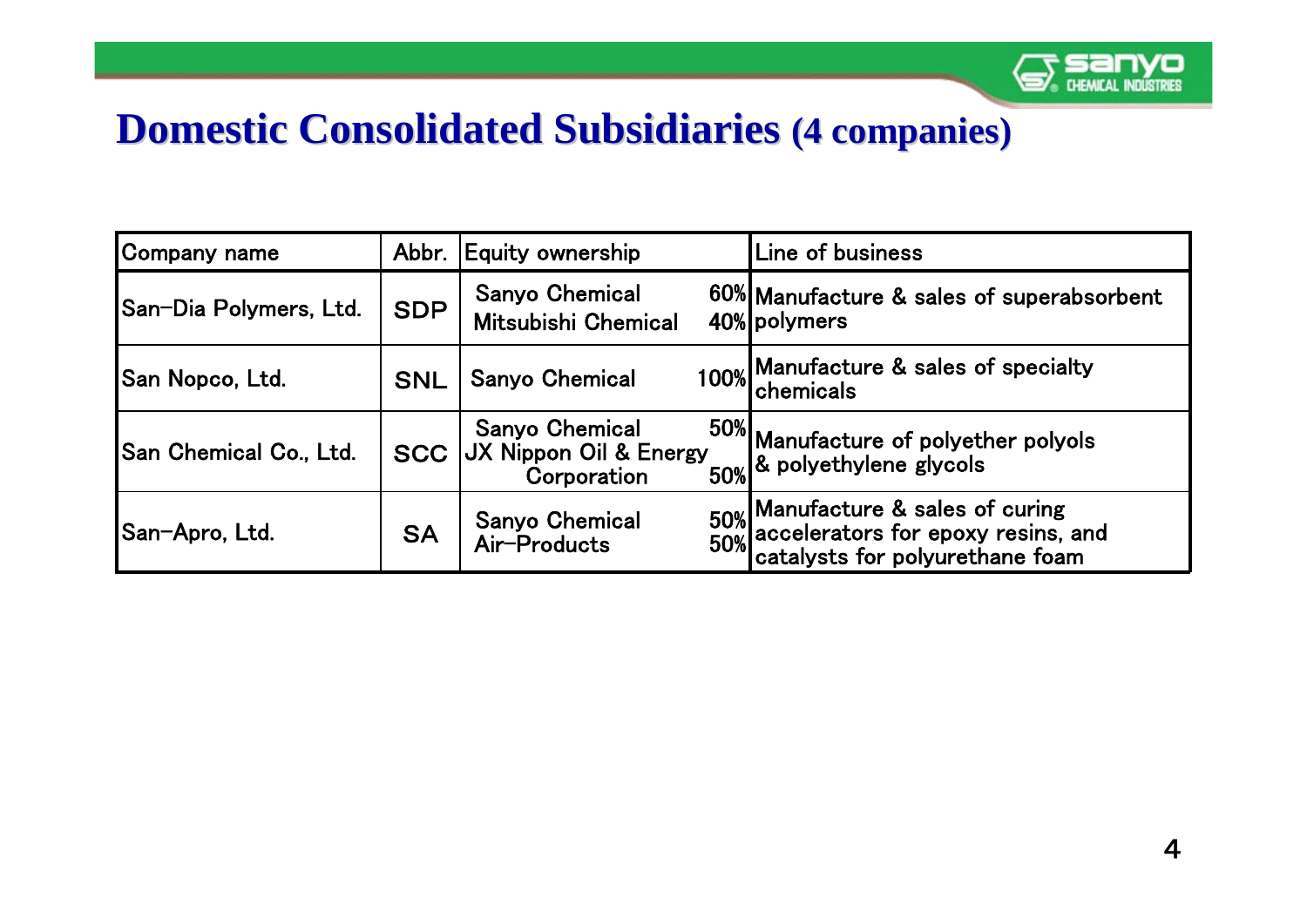

#### **Overseas Consolidated Subsidiaries (7 companies)**

| Company name                                              | Abbr.<br>Equity ownership |                                                       |      |                                                                    |
|-----------------------------------------------------------|---------------------------|-------------------------------------------------------|------|--------------------------------------------------------------------|
| Sanyo Kasei (Nantong)<br>Co., Ltd.<br>[China]             | <b>SKN</b>                | <b>Sanyo Chemical</b>                                 |      | Manufacture & sales of<br>100% surfactants,<br>polyurethane resins |
| San-Dia Polymers (Nantong)<br>Co., Ltd.<br>[China]        | <b>SDN</b>                | San-Dia Polymers, Ltd.                                |      | Manufacture & sales of<br>100% superabsorbent<br>polymers          |
| Sanyo Chemical (Shanghai)<br>Trading Co., Ltd.<br>[China] | <b>SCST</b>               | <b>Sanyo Chemical</b>                                 |      | Trading of chemicals,<br>100% Sales & Marketing in<br>China        |
| Sanyo Kasei (Thailand) Ltd.<br>$[$ Thailand $]$           | <b>SKT</b>                | <b>Sanyo Chemical</b><br>Toyota Tsusho Corp. & others | 11%  | 89% Manufacture & sales of<br>surfactants,<br>polyurethane resins  |
| <b>SANAM Corporation</b><br>[USA]                         |                           | <b>SANAM Sanyo Chemical</b>                           | 100% | Supervising of<br>subsidiaries and<br>an affiliate<br>in USA       |
| Sanyo Chemical & Resins,<br><b>LLC</b><br>[USA]           | <b>SCR</b>                | <b>SANAM Corp.</b>                                    | 100% | Manufacture of<br>toner resins                                     |
| <b>Sanyo Chemical Texas</b><br>Industries, LLC<br>[USA]   | <b>SCTI</b>               | <b>SANAM Corp.</b>                                    |      | 100% Manufacture of<br>polyurethane beads                          |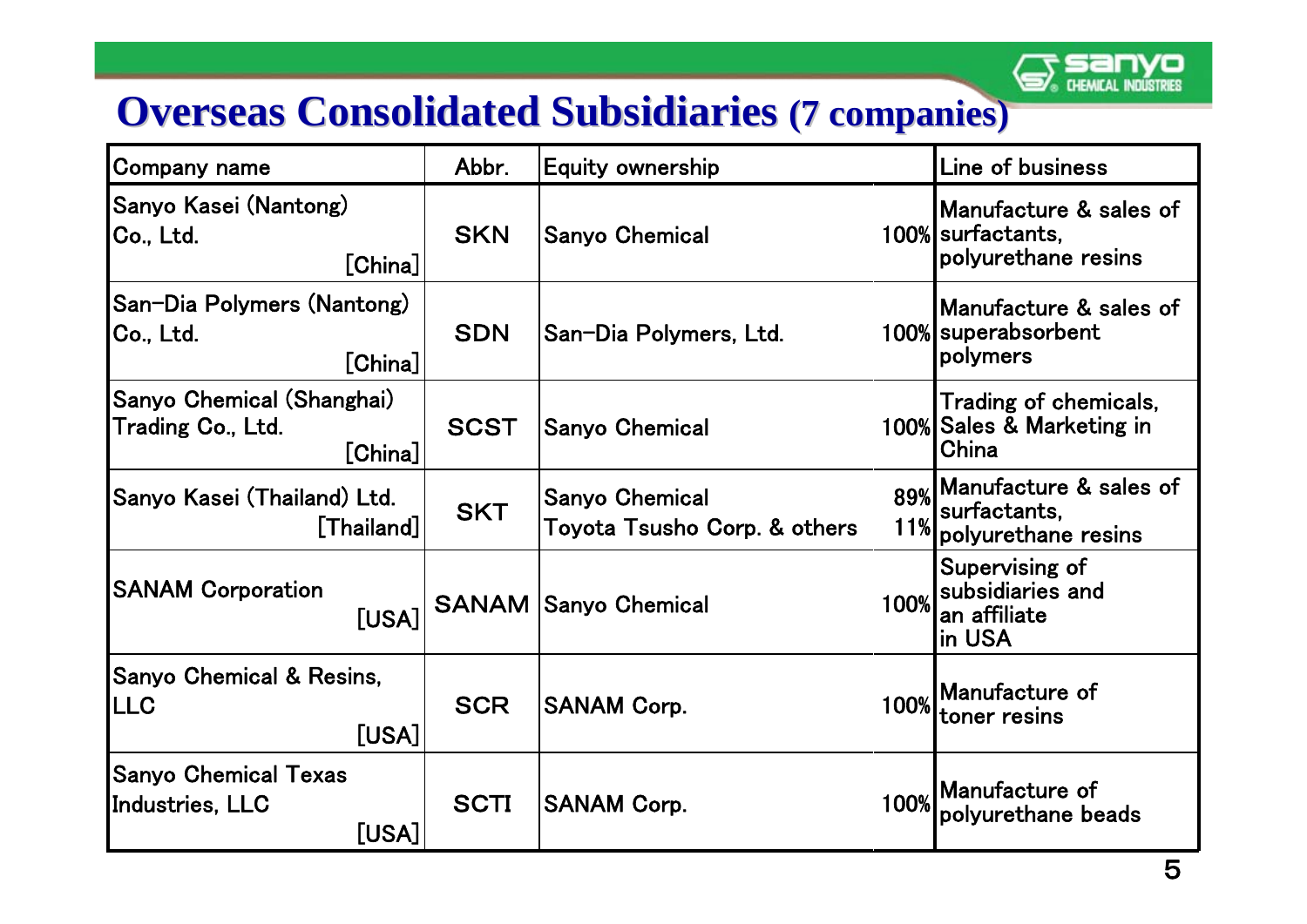

#### **Affiliates Affiliates (6 companies) (6 companies)**

| Company name                                     | Abbr.       | <b>Equity ownership</b>                             |            | <b>Line of business</b>                                               |
|--------------------------------------------------|-------------|-----------------------------------------------------|------------|-----------------------------------------------------------------------|
| San-Petrochemicals <br> Co., Ltd.                | <b>SPCC</b> | <b>Sanyo Chemical</b><br>JX Nippon Oil & Energy     |            | 50% Manufacture & sales of raw materials<br>50% for synthetic rubbers |
| Sunrise Chemical LLC<br>[USA]                    | <b>SRC</b>  | <b>SANAM Corp.</b><br><b>NISSEKI Chemical Texas</b> |            | 50% Manufacture & sales of raw materials<br>50% for synthetic rubbers |
| Sanyo Transport<br>Co., Ltd.                     |             | <b>Sanyo Chemical</b>                               |            | 100% General trucking                                                 |
| Nagoya Sanyo<br>Warehouse Co., Ltd.              |             | <b>Sanyo Chemical</b>                               |            | 100% Warehousing                                                      |
| IShiohama Chemical<br><b>Warehouse Co., Ltd.</b> |             | <b>Sanyo Chemical</b><br>JX Nippon Oil & Energy     | <b>50%</b> | 50% Warehousing                                                       |
| <b>Sanliving Ltd.</b>                            | <b>SL</b>   | <b>Sanyo Chemical</b>                               | 100%       | Real estate, insurance, and travel<br>agency                          |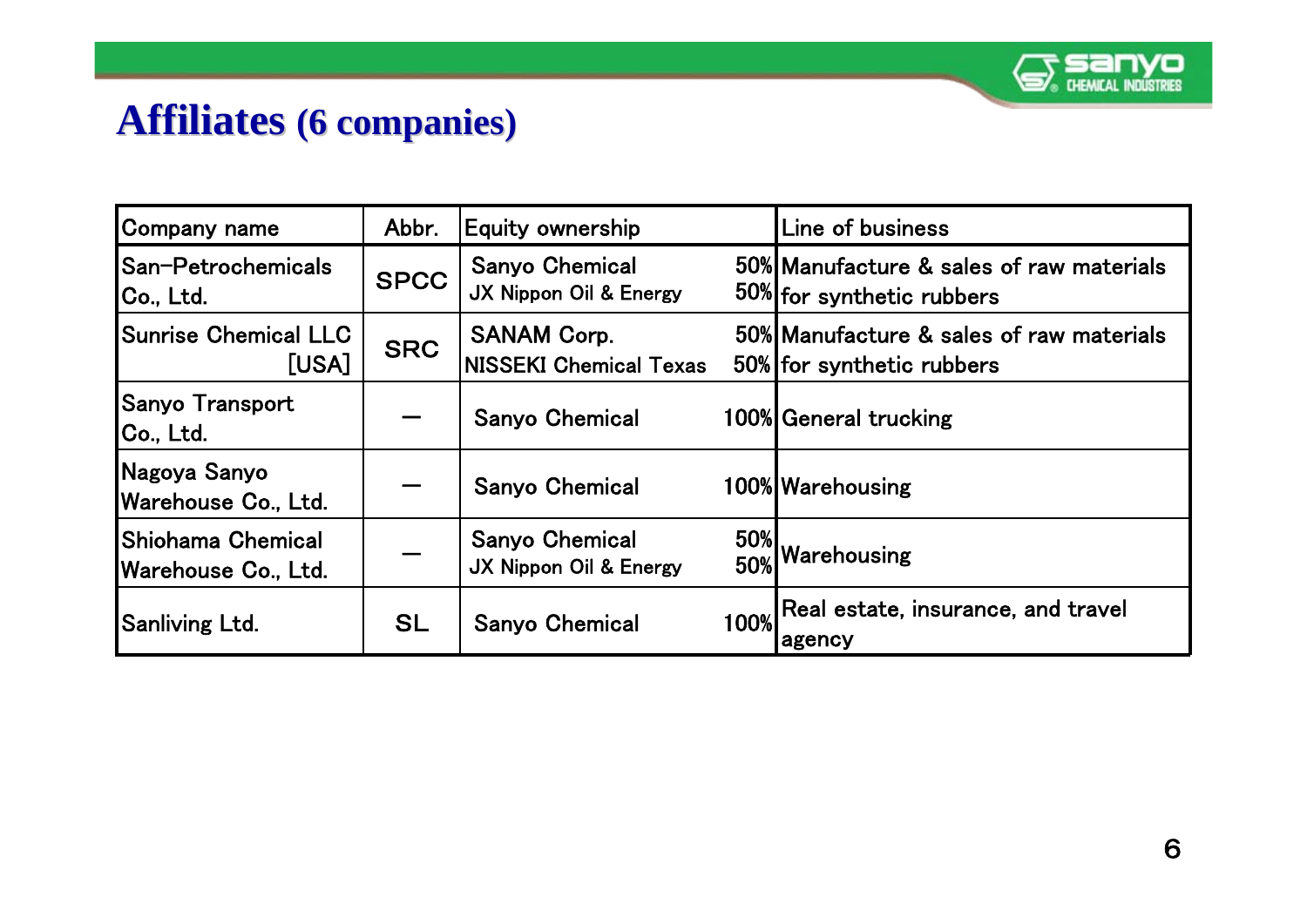

#### **Consolidated Results of Operations for 1Q-FY2010**

**Yen amounts are rounded down. Ratios are rounded off .**

|                                   | 1Q            | 4Q            |      | Quarter on quater change |               |      | Year on year change |
|-----------------------------------|---------------|---------------|------|--------------------------|---------------|------|---------------------|
|                                   | <b>FY2010</b> | <b>FY2009</b> |      | Amount   Ratio(%)        | <b>FY2009</b> |      | Amount Ratio(%)     |
| Net sales                         | 33.81         | 31.96         | 1.85 | 6                        | 26.54         | 7.27 | 27                  |
| <b>Operating</b><br><b>income</b> | 2.68          | 1.53          | 1.14 | 75                       | 0.85          | 1.83 | 214                 |
| Ordinary<br><b>income</b>         | 3.00          | 1.37          | 1.62 | 118                      | 1.03          | 1.96 | 189                 |
| $ \mathsf{Net}\>$ income $ \>$    | 1.75          | 0.59          | 1.16 | 194                      | 0.39          | 1.36 | 347                 |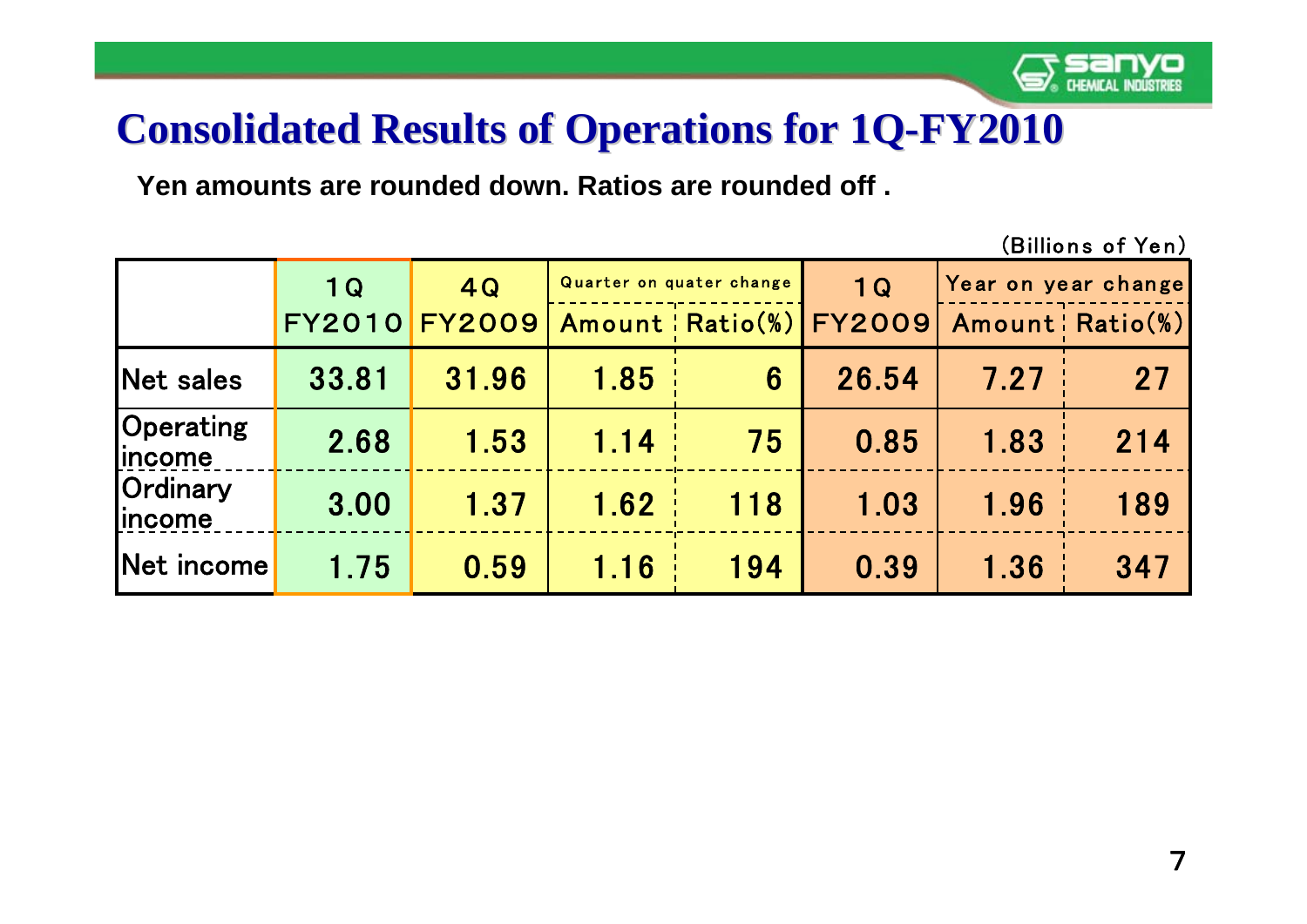#### **Analysis of Changed Consolidated Operating Income**

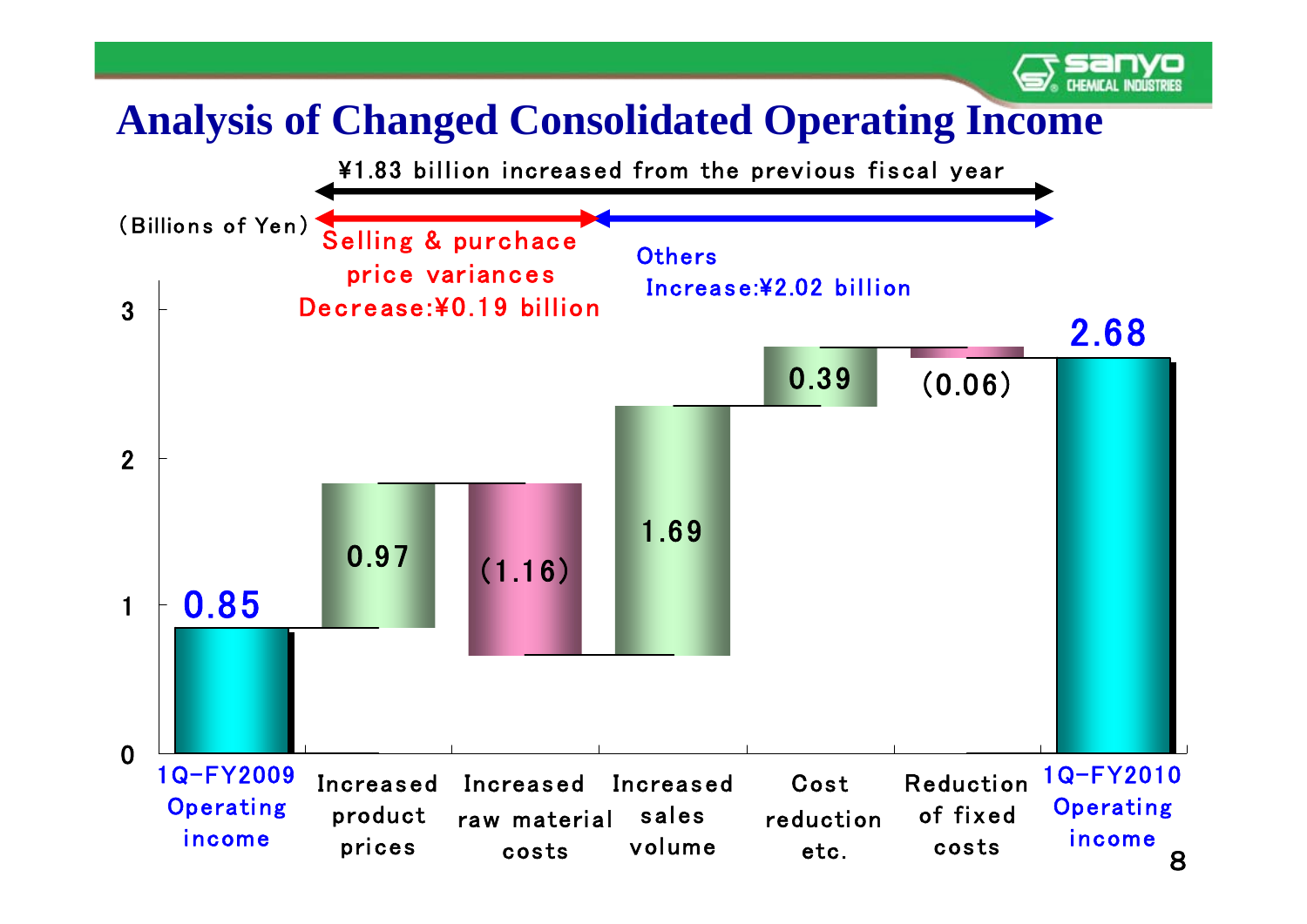

#### **Analysis of Changed Consolidated Net Income**

|                                                 |               | 1Q:April-June | Year on year |
|-------------------------------------------------|---------------|---------------|--------------|
|                                                 | <b>FY2010</b> | <b>FY2009</b> | change       |
| <b>Operating income</b>                         | 2.68          | 0.85          | 1.83         |
| Equity in earnings of unconsolidated affiliates | 0.11          | (0.13)        | 0.24         |
| Exchange gain and loss                          | (0.02)        | 0.17          | (0.19)       |
| Other non-operating expenses                    | 0.22          | 0.13          | 0.08         |
| Ordinary income                                 | 3.00          | 1.03          | 1.96         |
| Loss on valuation of investments in securities  |               | 0.01          | (0.01)       |
| Other extraordinary income (expenses)           | (0.01)        | (0.02)        | 0.01         |
| Income before income taxes & minority interests | 2.99          | 1.02          | 1.96         |
| Income taxes, etc.                              | (0.98)        | (0.38)        | (0.60)       |
| Minority interests                              | (0.24)        | (0.24)        | 0.00         |
| Net income                                      | 1.75          | 0.39          | 1.36         |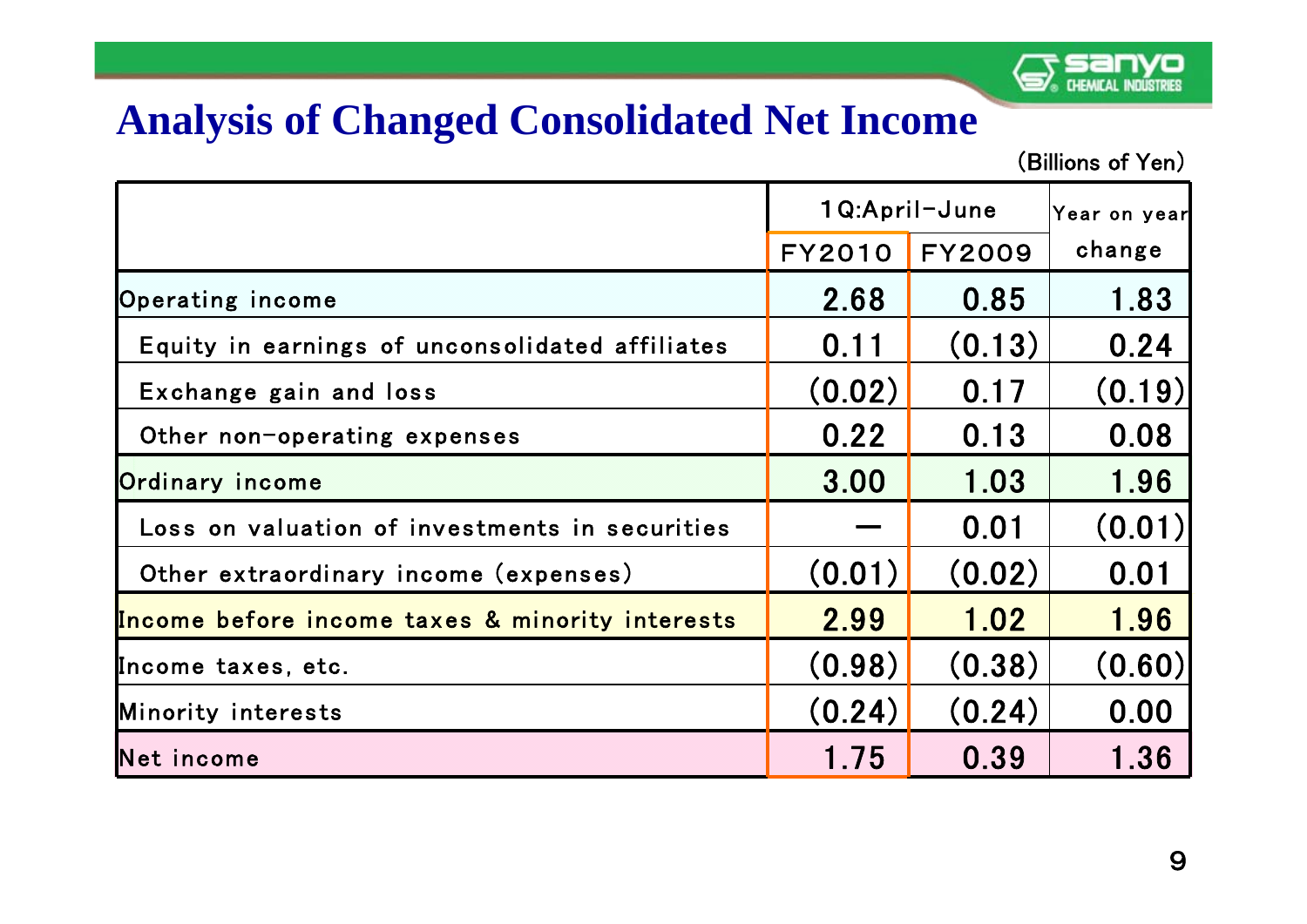

#### Non-Consolidated Results of Operations for 1Q-FY2009

|                                | 1Q            | 4Q            | Quarter on quater change |                         | 1 <sub>Q</sub> | Year on year change |                   |
|--------------------------------|---------------|---------------|--------------------------|-------------------------|----------------|---------------------|-------------------|
|                                | <b>FY2010</b> | <b>FY2009</b> |                          | Amount   Ratio(%)       | <b>FY2009</b>  |                     | Amount : Ratio(%) |
| Net sales                      | 23.33         | 22.48         | 0.85                     | $\overline{\mathbf{4}}$ | 18.81          | 4.52                | 24                |
| <b>Operating</b><br>income     | 1.53          | 0.85          | 0.68                     | 80                      | 0.31           | 1.22                | 394               |
| Ordinary<br><b>lincome</b>     | 2.06          | 1.16          | 0.89                     | 77                      | 0.73           | 1.33                | 182               |
| $ \mathsf{Net}\>$ income $ \,$ | 1.41          | 0.81          | 0.60                     | 74                      | 0.50           | 0.90                | 178               |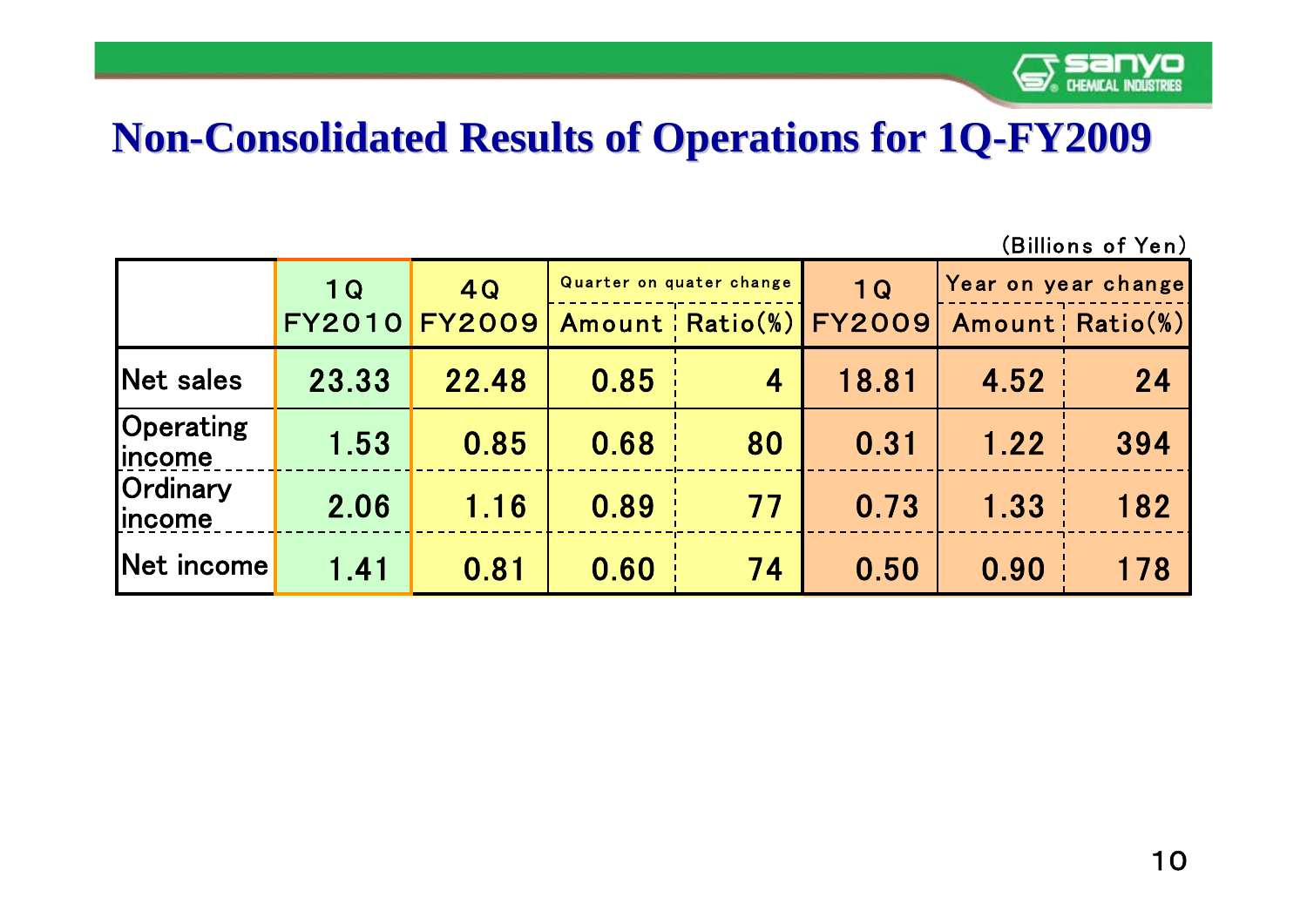### **Analysis of Changed Non-Consolidated Operating Income**



<sup>11</sup>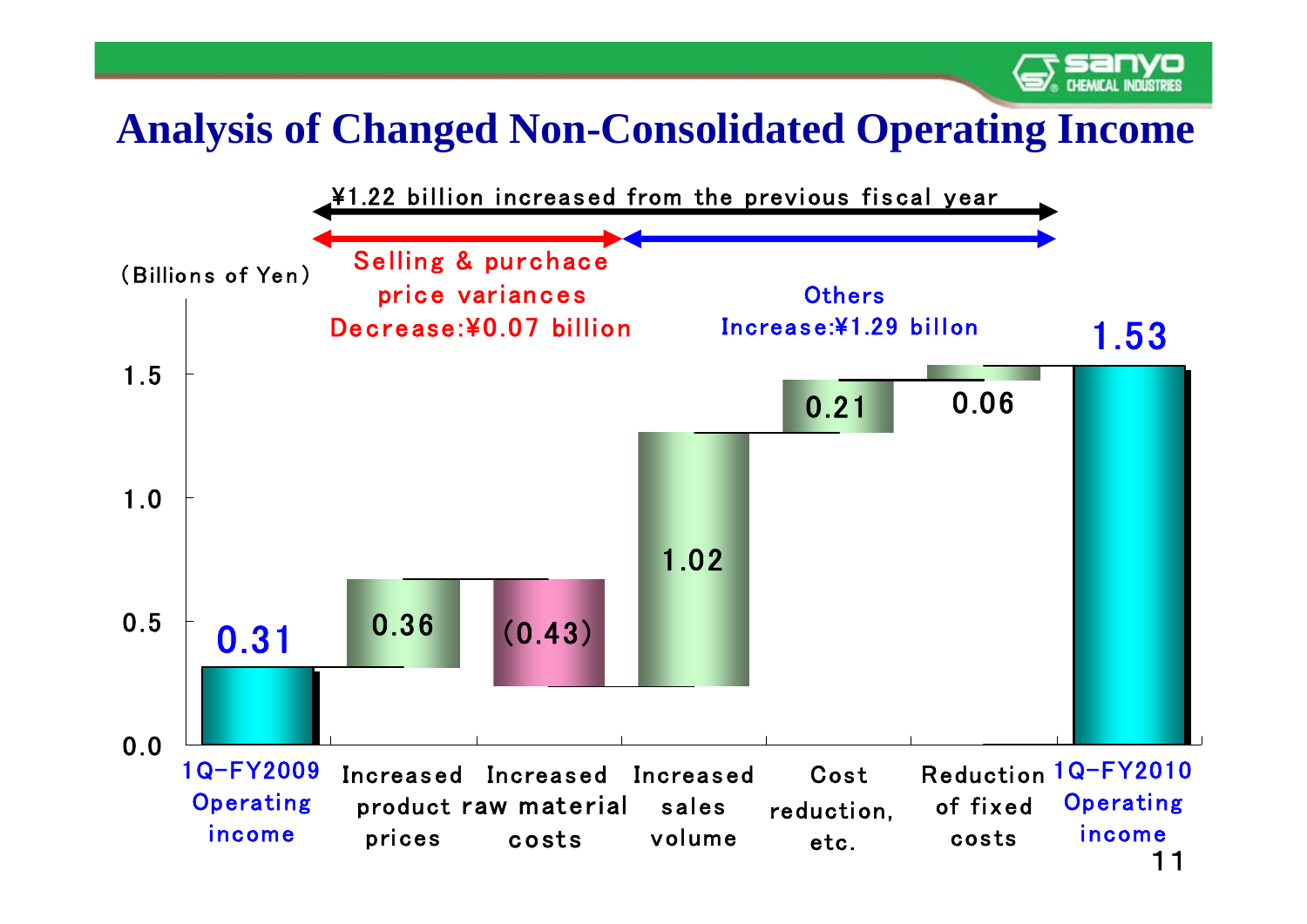

#### **Analysis of Changed Non-Consolidated Net Income**

|                                                 |               | 1Q:April-June | Year on year |  |
|-------------------------------------------------|---------------|---------------|--------------|--|
|                                                 | <b>FY2010</b> | <b>FY2009</b> | change       |  |
| Operating income                                | 1.53          | 0.31          | 1.22         |  |
| Dividends income                                | 0.38          | 0.30          | 0.08         |  |
| Exchange gain and loss                          | (0.05)        | (0.03)        | (0.01)       |  |
| Other non-operating expenses                    | 0.19          | 0.14          | 0.04         |  |
| Ordinary income                                 | 2.06          | 0.73          | 1.33         |  |
| Loss on disposal of fixed assets                | (0.05)        | (0.02)        | (0.03)       |  |
| Other extraordinary income (expenses)           | (0.01)        | 0.00          | (0.01)       |  |
| Income before income taxes & minority interests | 1.99          | 0.71          | 1.27         |  |
| Income taxes, etc.                              | (0.57)        | (0.20)        | (0.36)       |  |
| Net income                                      | 1.41          | 0.50          | 0.90         |  |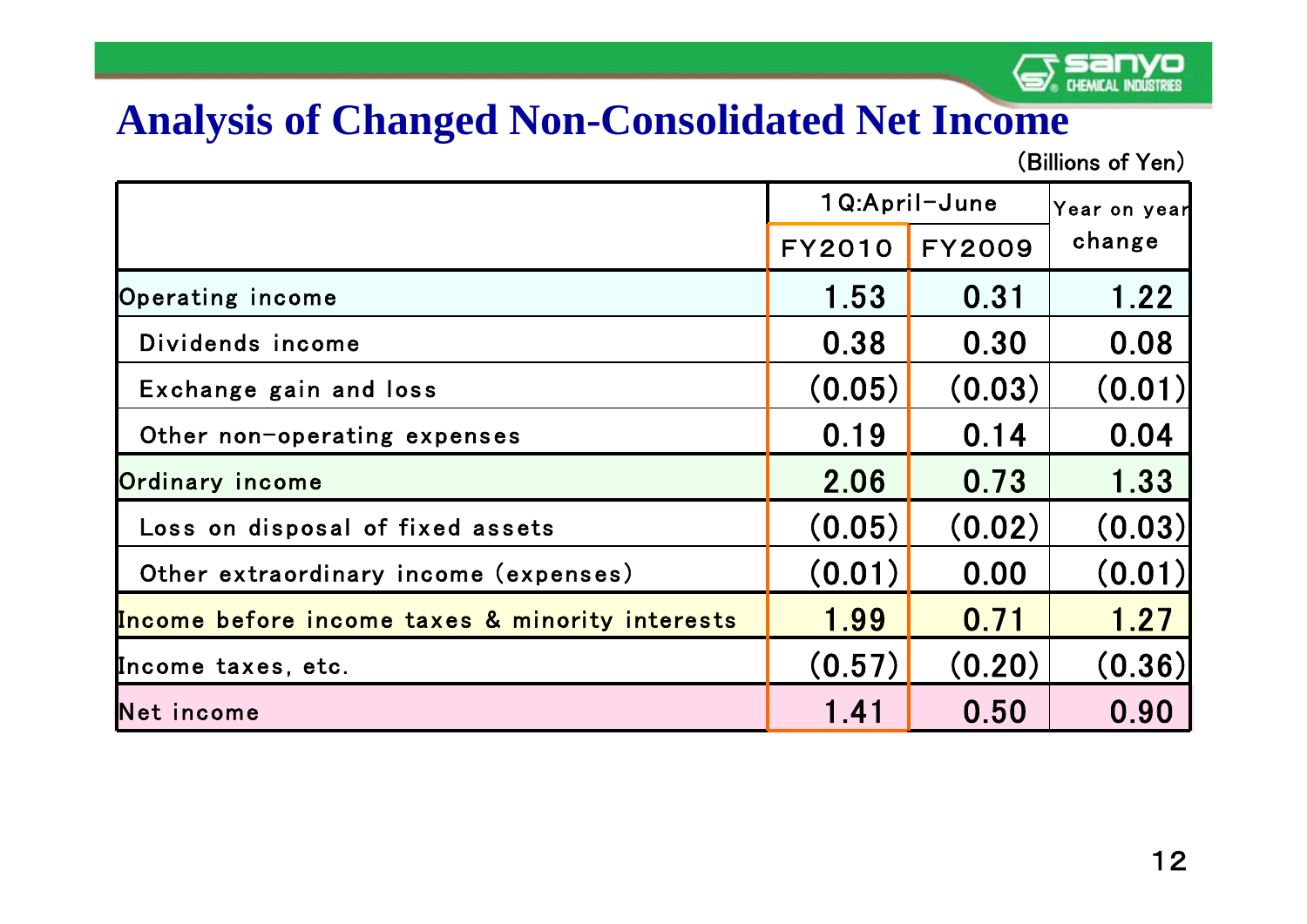

#### **Consolidated Balance Sheet as of June 30, 2010**

|                                                         | <b>June 30 Mar. 31</b><br>2010 | 2010  | Changed<br>amount | Notes: Change amount                                                                                      |
|---------------------------------------------------------|--------------------------------|-------|-------------------|-----------------------------------------------------------------------------------------------------------|
| Current assets                                          | 65.6                           | 64.8  | 0.7               | Decrease of cash & deposits: (2.2), Increase of<br>accounts receivable: 2.0, Increase of inventories: 0.5 |
| <b>Fixed assets</b>                                     | 71.2                           | 72.1  | (0.9)             | Loss on valuation of investments securities: (1.0)                                                        |
| Assets                                                  | 136.8                          | 136.9 | (0.1)             |                                                                                                           |
| <b>Current</b><br><b>liabilities</b>                    | 45.6                           | 45.2  | 0.4               | Increase of accounts payable: 1.1<br>Income taxes payable: (0.8)                                          |
| Long-term<br><b>I</b> iabilities                        | 7.1                            | 8.0   | (0.8)             | Decrease of long-term debt: (0.4),<br>Provision for retirement benefits: (0.3)                            |
| Liabilities                                             | 52.8                           | 53.2  | (0.3)             |                                                                                                           |
| Shareholder's<br>equity                                 | 79.5                           | 78.5  | 0.9               | Increase of retained earnings: 0.9                                                                        |
| Valuation &<br>$\frac{1}{4}$ translation<br>adjustments | 1.8                            | 2.5   | (0.7)             | Unrealized loss by decreased stock prices: (0.8)                                                          |
| <b>Minority</b><br>¦interests                           | 2.6                            | 2.5   | 0.1               |                                                                                                           |
| <b>Net assets</b>                                       | 84.0                           | 83.7  | 0.2               |                                                                                                           |
| Liabilities & net<br>assets                             | 136.8                          | 136.9 | (0.1)             |                                                                                                           |
|                                                         |                                |       |                   | 13                                                                                                        |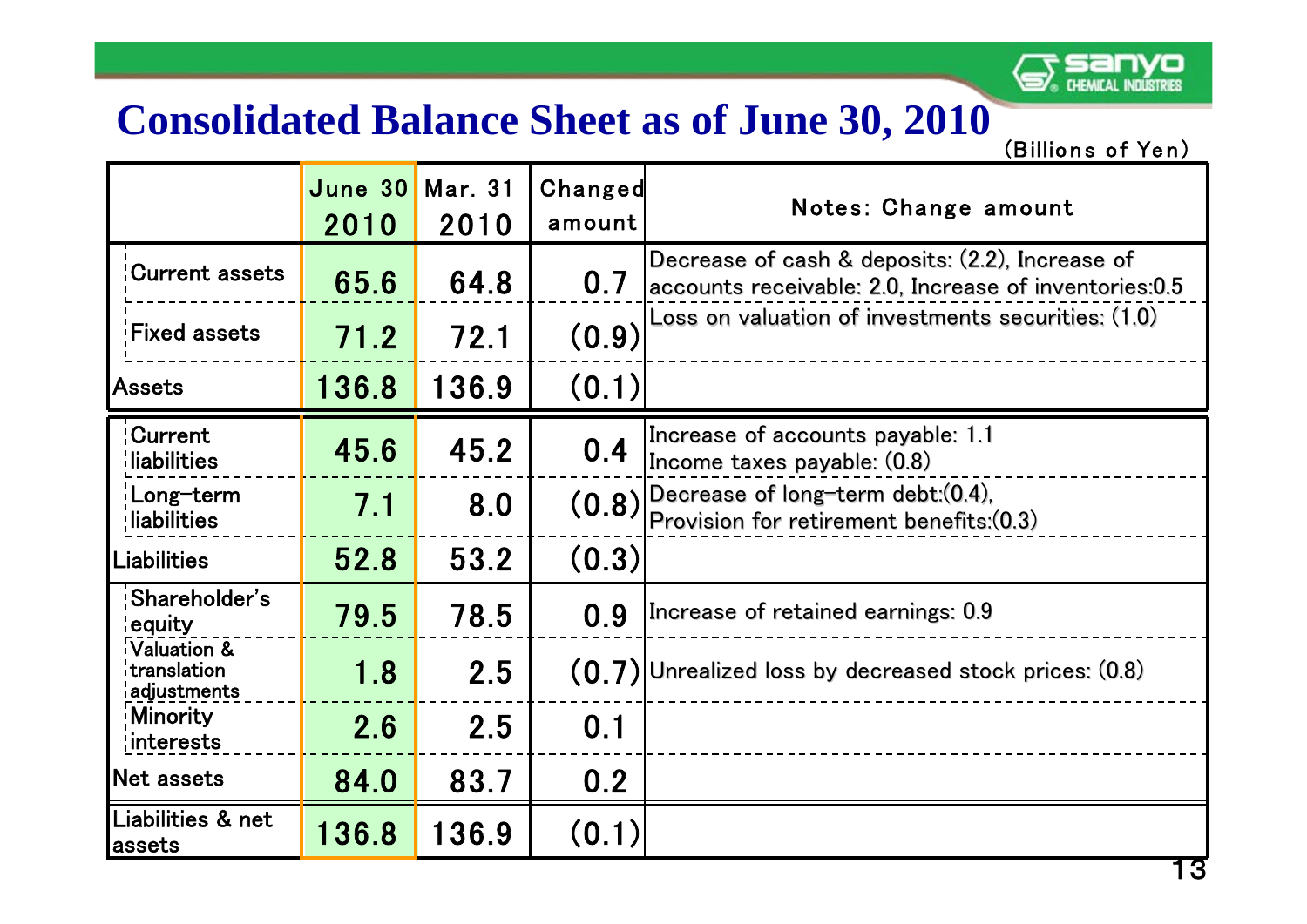

#### **Consolidated Cash Flows for 1Q-FY2010**

|                                                                                                                                                                                                                                |        | 1Q:April-June | Changed | Notes: Change amount                            |
|--------------------------------------------------------------------------------------------------------------------------------------------------------------------------------------------------------------------------------|--------|---------------|---------|-------------------------------------------------|
|                                                                                                                                                                                                                                |        | FY2010 FY2009 | amount  |                                                 |
| <b>Operating activities</b>                                                                                                                                                                                                    | 0.7    | 6.0           | (5.3)   |                                                 |
| Income before income<br><u>taxes and minority interests</u><br>Depreciation and<br>amortization<br>Loss on valuation of<br>investments in securities<br>:(Increase) decrease in<br><u>operating capital</u><br>Income tax paid | 2.9    | 1.0           | 1.9     | Improved profit                                 |
|                                                                                                                                                                                                                                | 1, 7   | 1.9           | (0, 1)  |                                                 |
|                                                                                                                                                                                                                                | (0, 1) | 0, 1          | (0, 2)  |                                                 |
|                                                                                                                                                                                                                                | (1.3)  | 3.3           | (4.6)   | Increase of business performance                |
|                                                                                                                                                                                                                                | (1.8)  | (0, 1)        | (1.6)   |                                                 |
| Others                                                                                                                                                                                                                         | (0, 6) | (0, 1)        | (0, 5)  |                                                 |
| <b>Investing activities</b>                                                                                                                                                                                                    | (1.9)  | (1.8)         | (0.1)   | Purchases property, plant & equipment:<br>(0.1) |
| Free cash flows                                                                                                                                                                                                                | (1.1)  | 4.2           | (5.4)   |                                                 |
| <b>Financing activities</b>                                                                                                                                                                                                    | (1.1)  | 1.4           | (2.5)   | Loans: $(2.2)$<br>Increase of dividends: (0.2)  |
| Net increase in<br>cash & cash equivalents                                                                                                                                                                                     | (2.2)  | 5.7           | (8.0)   |                                                 |
| Cash & cash equivalents<br>at end of period                                                                                                                                                                                    | 13.2   | 12.8          | 0.4     |                                                 |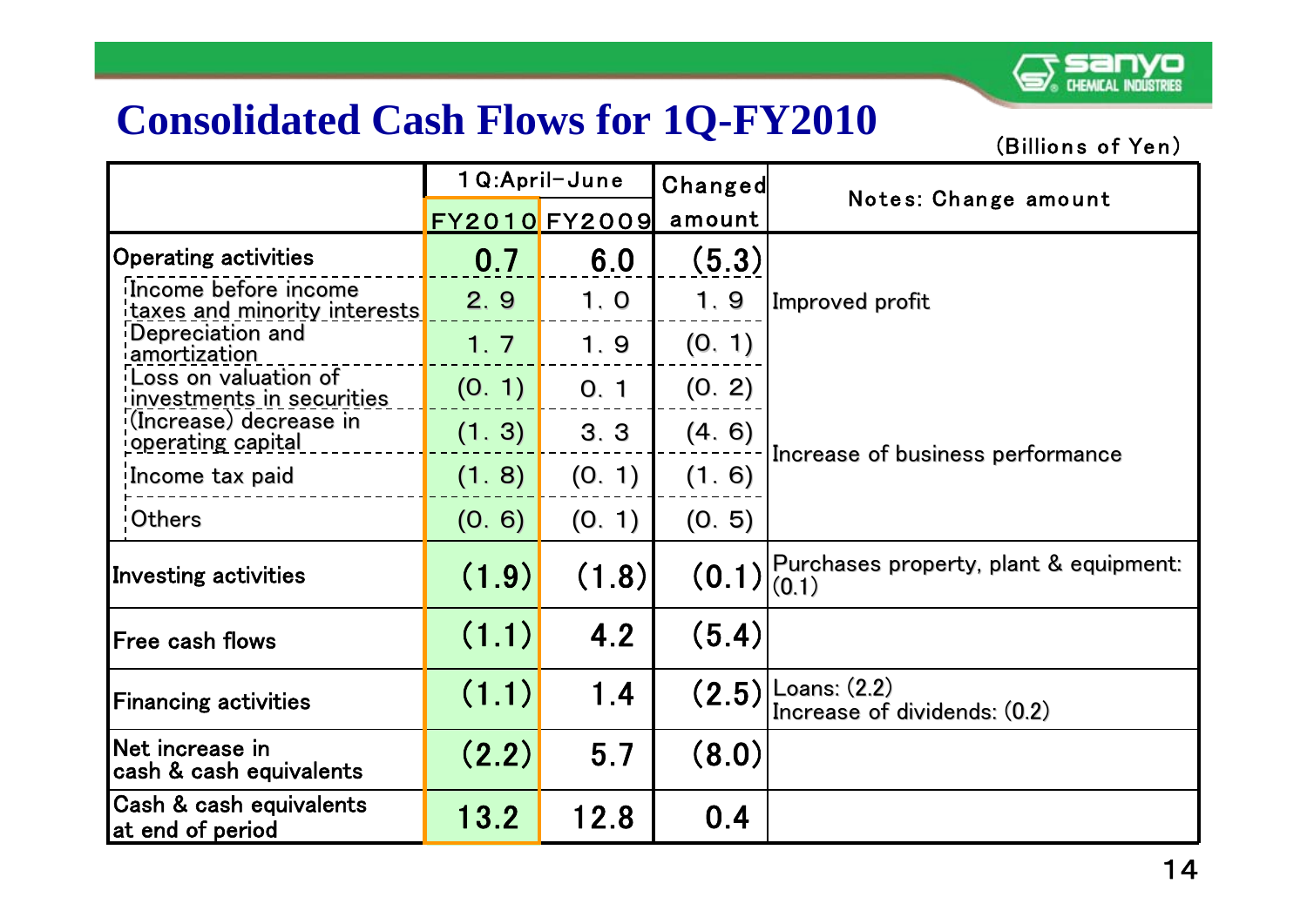

#### **Subsidiaries Results of Operations for 1Q-FY2010**

**Internal sales among Sanyo Chemical Group are not eliminated.**

#### 11 Consolidated Subsidiaries

(Billions of Yen)

|                                    | 1 <sub>Q</sub> | 4Q            | Quarter on quater change |     | 1 <sub>Q</sub>             | Year on year change |                   |
|------------------------------------|----------------|---------------|--------------------------|-----|----------------------------|---------------------|-------------------|
|                                    |                | FY2010 FY2009 |                          |     | Amount   Ratio(%)   FY2009 |                     | Amount : Ratio(%) |
| Net sales                          | 17.10          | 15.90         | 1.20                     | 8   | 12.37                      | 4.72                | 38                |
| <b>Operating</b><br><b>lincome</b> | 1.09           | 0.61          | 0.48                     | 78  | 0.51                       | 0.57                | <b>THE</b>        |
| Ordinary<br><b>lincome</b>         | 1.17           | 0.44          | 0.73                     | 167 | 0.58                       | 0.58                | 101               |

### SDP Group (SDP & SDN)

|                                   | 1 <sub>Q</sub> | 4Q            | Quarter on quater change |                   | 1 <sub>Q</sub> | Year on year change |                   |
|-----------------------------------|----------------|---------------|--------------------------|-------------------|----------------|---------------------|-------------------|
|                                   | <b>FY2010</b>  | <b>FY2009</b> |                          | Amount   Ratio(%) | <b>FY2009</b>  |                     | Amount   Ratio(%) |
| Net sales                         | 7.95           | 7.35          | 0.60                     | 8                 | 6.27           | 1.68                | 27                |
| Operating<br><b>lincome</b>       | 0.69           | 0.35          | 0.34                     | 95                | 0.53           | 0.16                | 31                |
| <b>Ordinary</b><br><b>lincome</b> | 0.69           | 0.40          | 0.28                     | 70                | 0.68           | 0.01                |                   |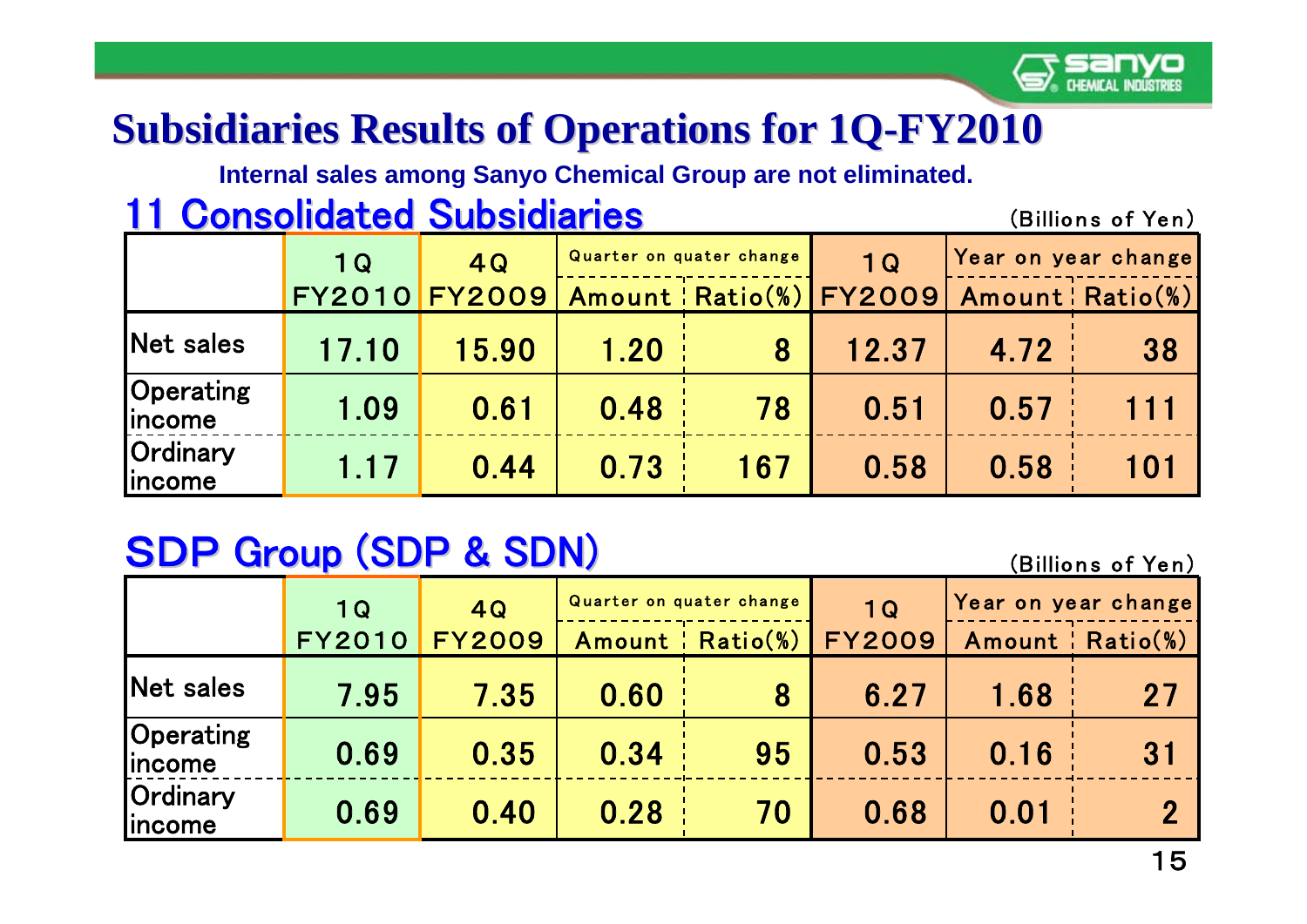

#### **Consolidated Business Result Trend**

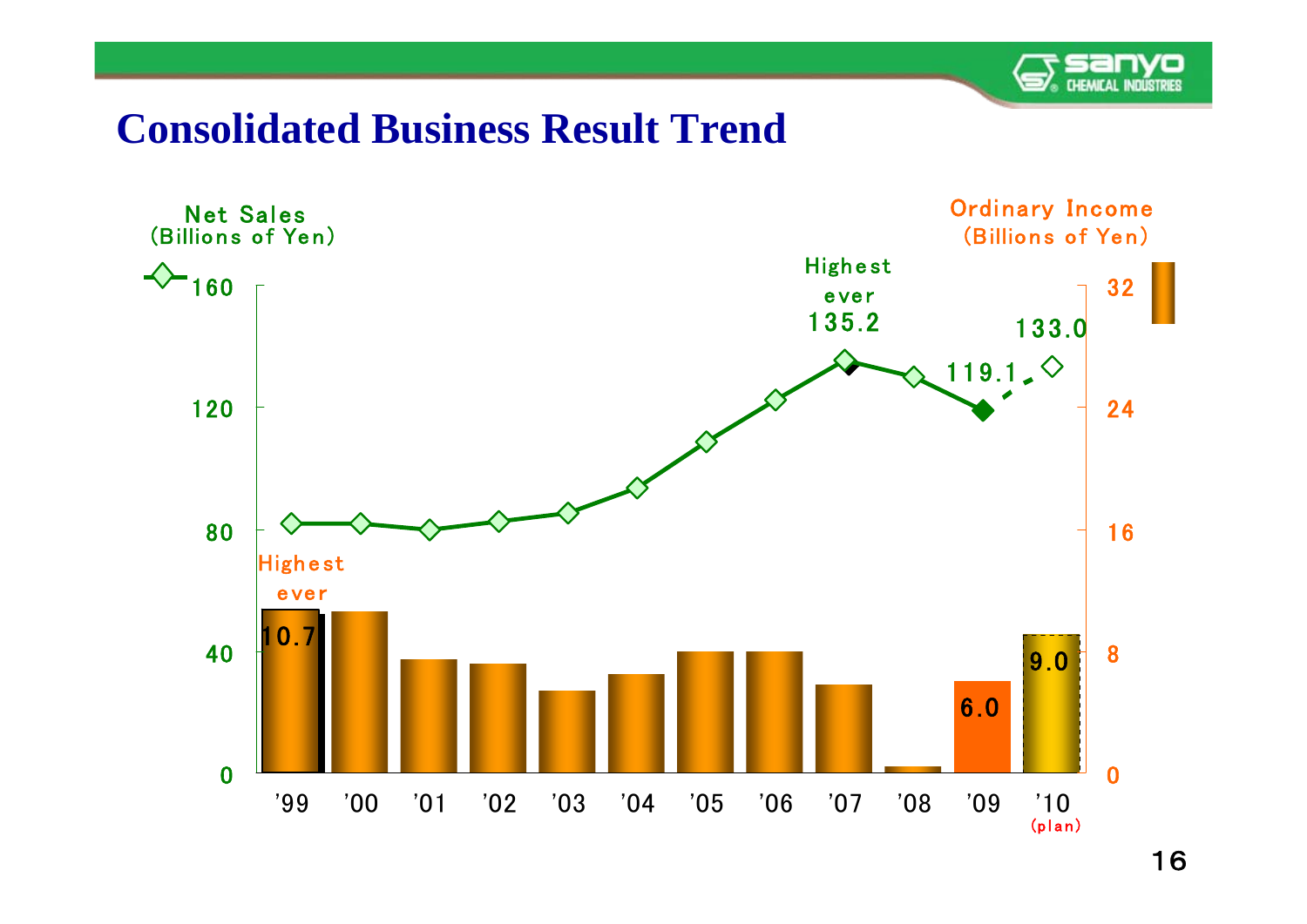

#### **Progress to Plan of FY 2010**

(Billions of Yen)

| <b>Consolidated</b>     | 1Q<br><b>FY2010</b> | 1st Half<br><b>FY2010</b> | Ratio of<br>progress | <b>FY2010</b><br>Annual | Ratio of<br>progress |
|-------------------------|---------------------|---------------------------|----------------------|-------------------------|----------------------|
|                         | result              | plan*                     | to plan (%)          | plan*                   | to plan $(\%)$       |
| <b>Net Sales</b>        | 33.81               | 65.00                     | 52                   | 133.00                  | 25                   |
| <b>Operating Income</b> | 2.68                | 4.50                      | 60                   | 8.60                    | 31                   |
| <b>Ordinary Income</b>  | 3.00                | 4.80                      | 63                   | 9.00                    | 33                   |
| Net Income              | 1.75                | 2.65                      | 66                   | 5.10                    | 34                   |

| Non-<br><b>Consolidated</b> | 1Q<br><b>FY2010</b><br>result | 1st Half<br><b>FY2010</b><br>plan* | Ratio of<br>progress<br>to plan (%) | <b>FY2010</b><br>Annual<br>plan* | Ratio of<br>progress<br>to plan $(\%)$ |
|-----------------------------|-------------------------------|------------------------------------|-------------------------------------|----------------------------------|----------------------------------------|
| <b>Net Sales</b>            | 23.33                         | 45.00                              | 52                                  | 92.00                            | 25                                     |
| <b>Operating Income</b>     | 1.53                          | 2.50                               | 61                                  | 4.60                             | 33                                     |
| <b>Ordinary Income</b>      | 2.06                          | 3.60                               | 57                                  | 6.60                             | 31                                     |
| Net Income                  | 1.41                          | 2.40                               | 59                                  | 4.50                             | 32                                     |

\* **: We disclosed the amount on July 26, 2010**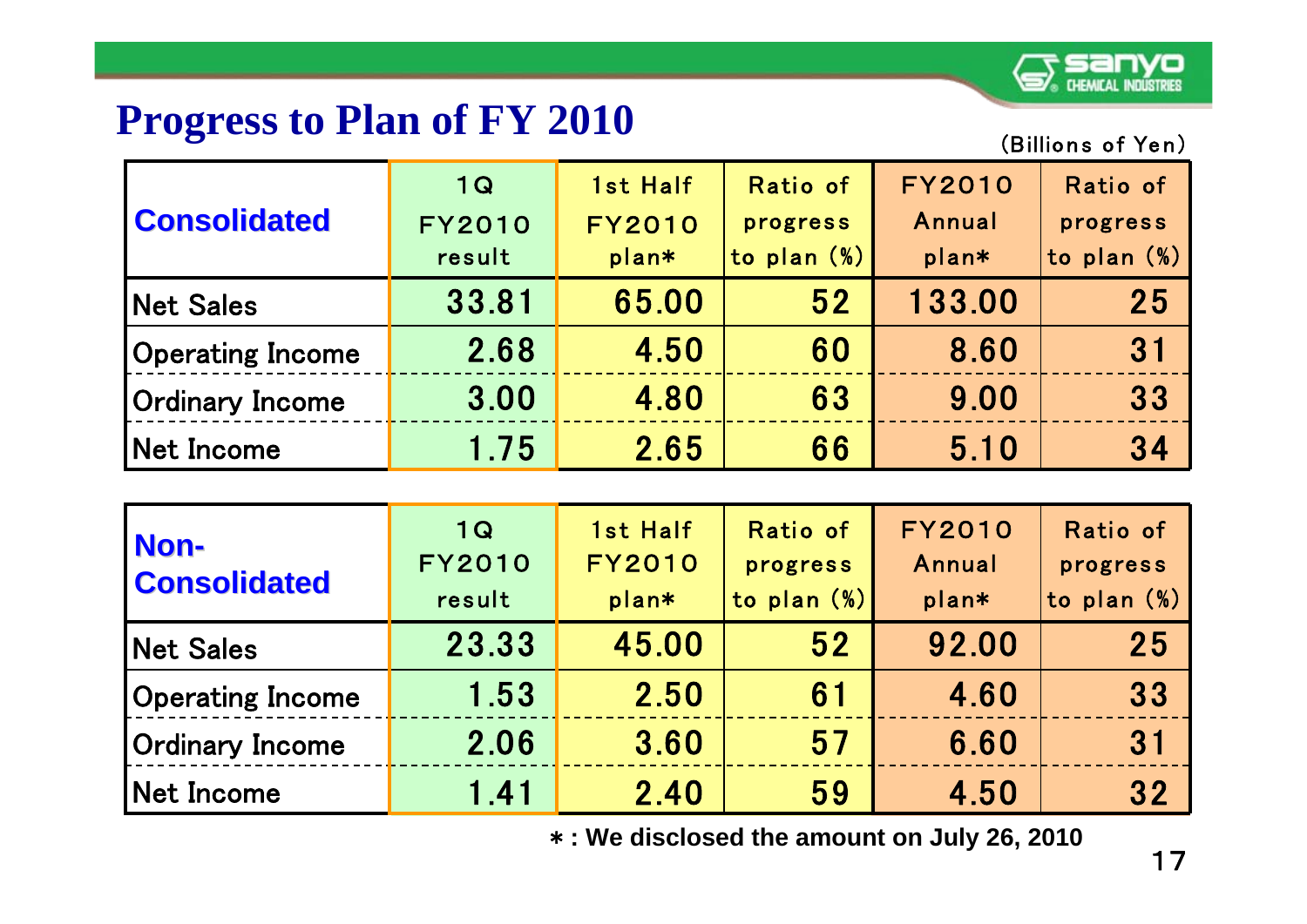70 **CHEMICAL INDUSTRIES** 

#### **Recent Consolidated Business Results**

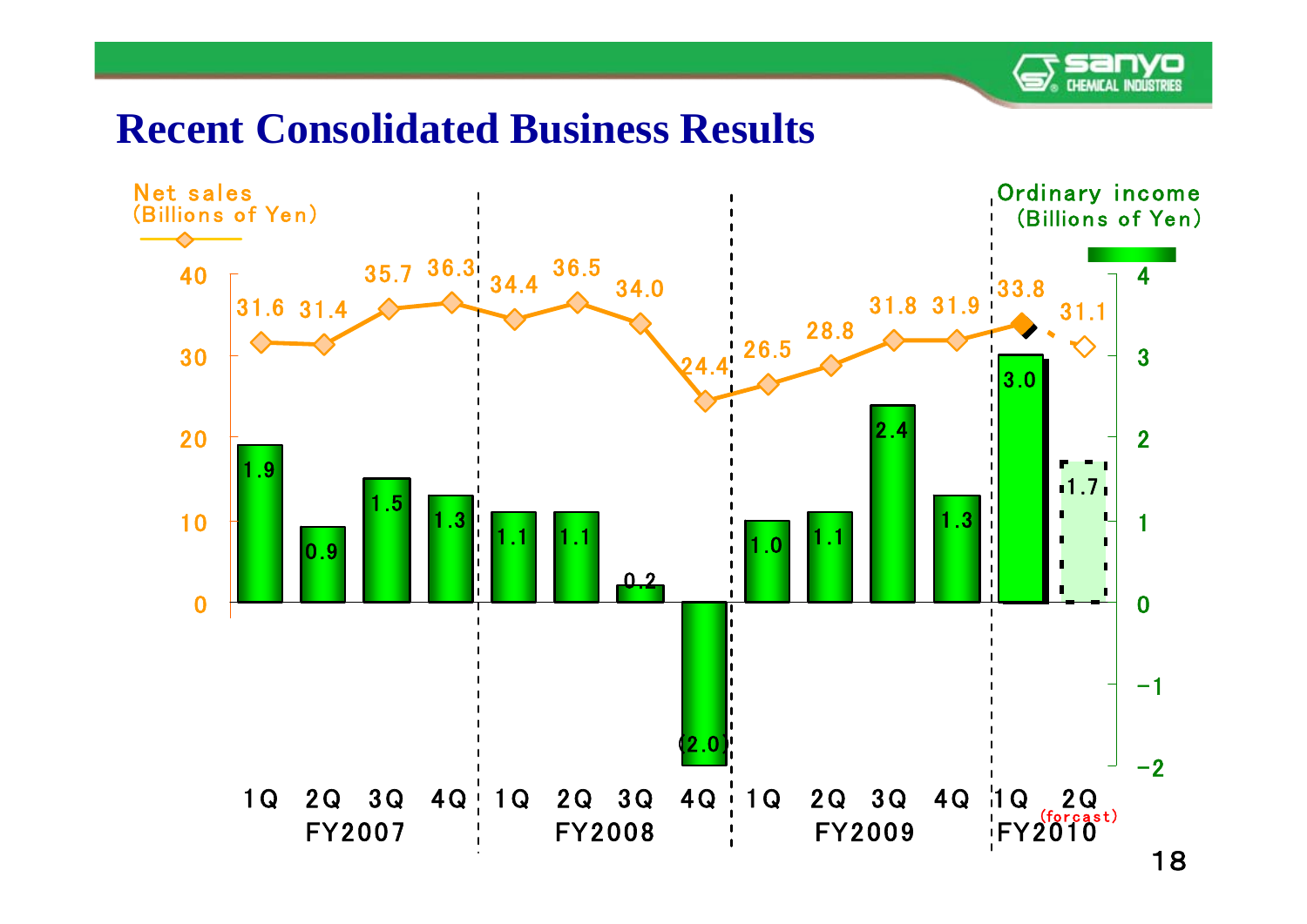

#### **Consolidated Net Sales by Product Group**

|                                                                      | April-June    |               | Year on year change |         |
|----------------------------------------------------------------------|---------------|---------------|---------------------|---------|
| Product group                                                        | <b>FY2010</b> | <b>FY2009</b> | Amount              | Ratio%) |
| <b>Toiletries &amp; Health Care</b>                                  | 12.09         | 10.12         | 1.96                | 19      |
| <b>Toiletries</b>                                                    | 3.33          | 3.14          | 0.18                | 6       |
| <b>Health Care</b>                                                   | 8.76          | 6.98          | 1.78                | 26      |
| <b>Machinery &amp; Automotives</b>                                   | 7.63          | 5.28          | 2.35                | 45      |
| <b>Plastics &amp; Textiles</b>                                       | 4.55          | 3.49          | 1.06                | 30      |
| <b>Plastics</b>                                                      | 2.69          | 2.16          | 0.52                | 24      |
| <b>Textiles</b>                                                      | 1.86          | 1.32          | 0.53                | 40      |
| <b>Information &amp;</b><br>Electrics/Electronics                    | 5.72          | 4.38          | 1.34                | 31      |
| Information                                                          | 3.92          | 3.24          | 0.68                | 21      |
| Electrics/Electronics                                                | 1.80          | 1.14          | 0.66                | 58      |
| <b>Environmental Protection,</b><br><b>Construction &amp; Others</b> | 3.80          | 3.25          | 0.55                | 17      |
| Total                                                                | 33.81         | 26.54         | 7.27                | 27      |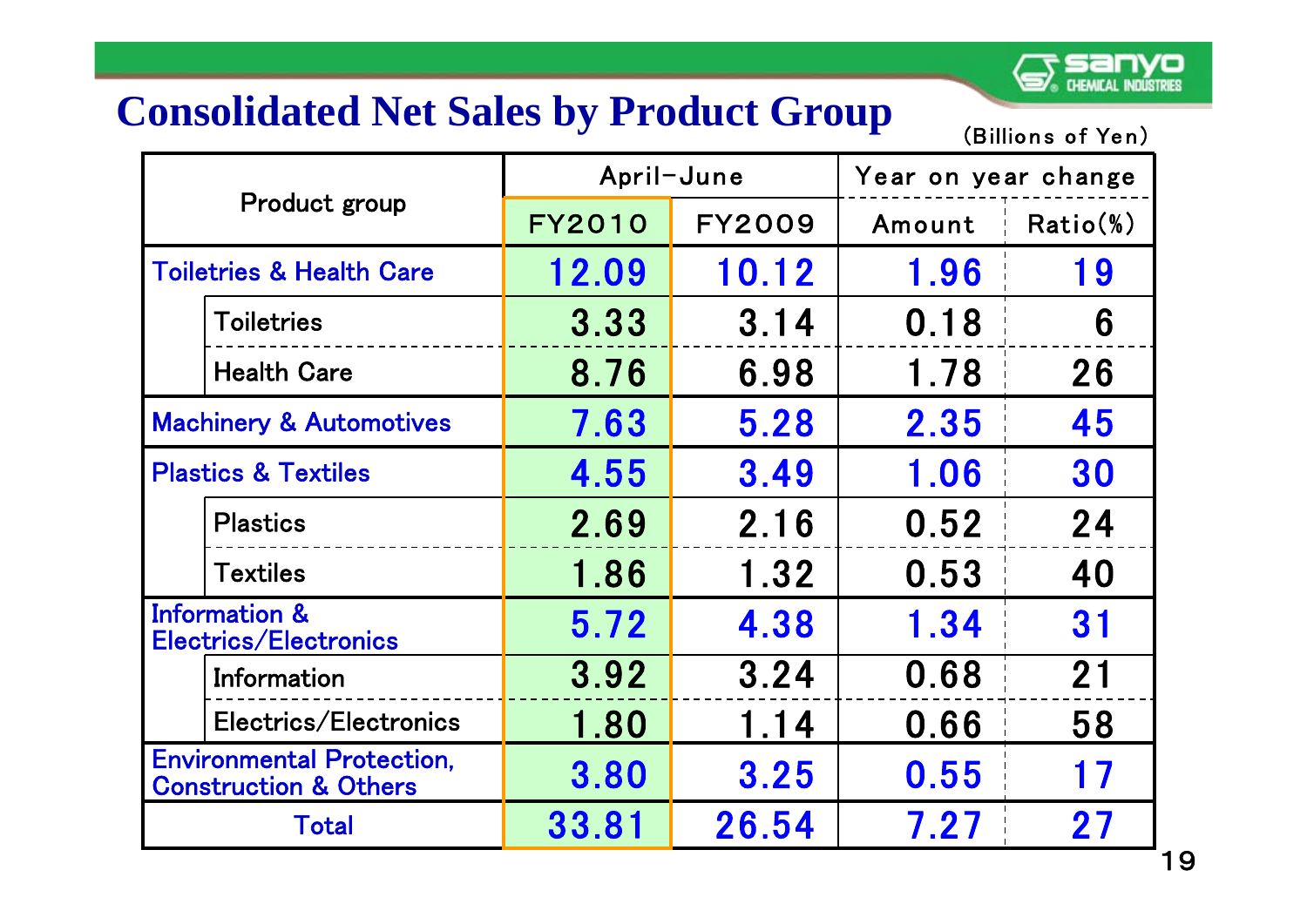

#### **Consolidated Operating Income by Product Group**

| (Billions of Yen) |  |
|-------------------|--|
|                   |  |

| Product group                                                        |               | April-June    | Year on year change |                       |  |
|----------------------------------------------------------------------|---------------|---------------|---------------------|-----------------------|--|
|                                                                      | <b>FY2010</b> | <b>FY2009</b> | Amount              | Ratio(%)              |  |
| <b>Toiletries &amp; Health Care</b>                                  | 1.16          | 0.71          | 0.44                | 62                    |  |
| <b>Machinery &amp; Automotives</b>                                   | 0.23          | (0.12)        | 0.36                | got into<br>the black |  |
| <b>Plastics &amp; Textiles</b>                                       | 0.54          | 0.12          | 0.42                | 330                   |  |
| <b>Information &amp;</b><br>Electrics/Electronics                    | 0.69          | 0.30          | 0.39                | 128                   |  |
| <b>Environmental Protection,</b><br><b>Construction &amp; Others</b> | 0.04          | (0.16)        | 0.21                | got into<br>the black |  |
| Total                                                                | 2.68          | 0.85          | 1.83                | 214                   |  |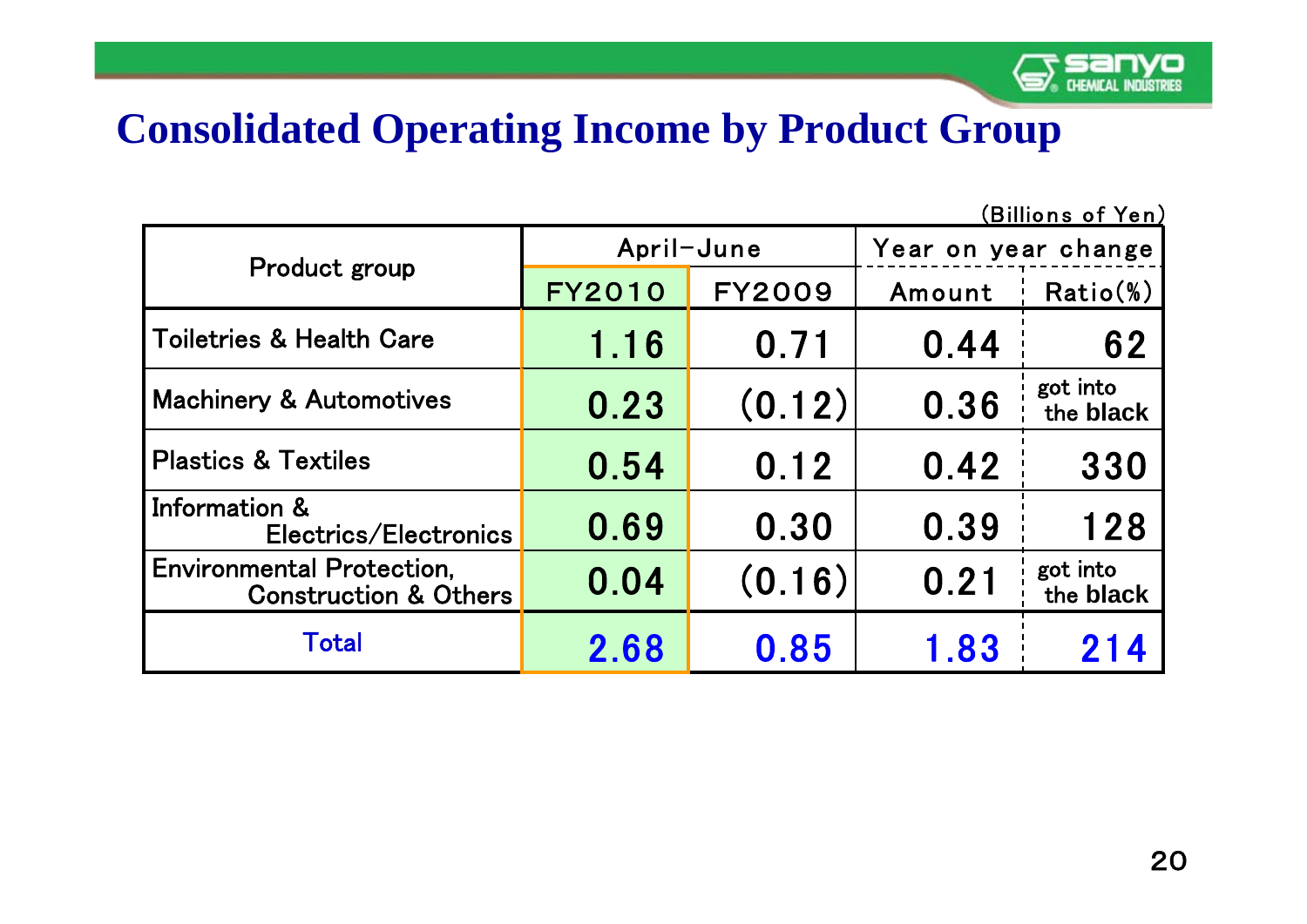

#### **Consolidated Overseas Sales Quarterly Trend**